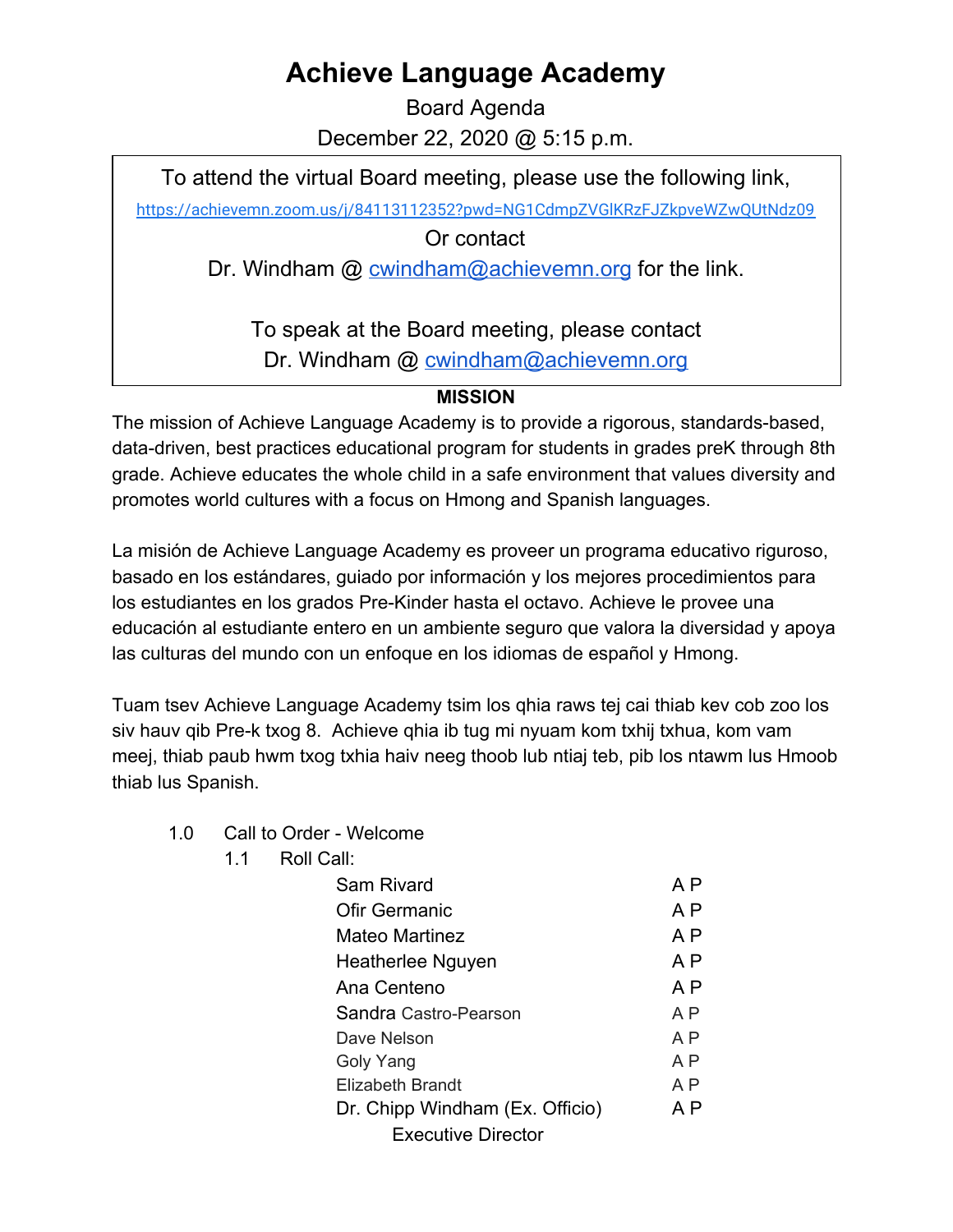- 1.2 Approval of the Order of the Agenda\* Motion: To approve the Order of the Agenda M/S/P:
- 1.3 Pledge of Allegiance
- 1.4 Reading of the ALA MIssion Statement
- 1.5 Conflict of Interest Disclosure
- 2.0 Information and Communications
	- 2.1 Public Comment
	- 2.2 Eugene Piccolo MACS Governance Training
	- 2.3 Wendy Swanson-Choi NEO Authorizer Relations Training
	- 2.4 Executive Director Report\*
- 3.0 Approval of the Consent Agenda Motion: To approve the Consent Agenda M/S/P:
	- 3.1 October 2020 Meeting Minutes\*
	- 3.2 November 2020 Meeting Minutes\*
- 4.0 Business
	- 4.1 Governance
		- 4.1.a Election of Board of Directors Officers Discussion on process for Board Officer Election Motion: To approve XXX as the Board Chairperson for Achieve Language Academy for the 2020-2021 School Year. M/S/P:

Motion: To approve XXX as the Board Vice Chairperson for Achieve Language Academy for the 2020-2021 School Year. M/S/P:

Motion: To approve XXX as the Board Secretary for Achieve Language Academy for the 2020-2021 School Year. M/S/P:

Motion: To approve XXX as the Board Treasurer for Achieve Language Academy for the 2020-2021 School Year. M/S/P:

- 4.1.b Board Decision on terms for Board members
	- 1 Year Term Sam Rivard, Parent, Teacher
	- 2 Year Term Community, Parent, Teacher
	- 3 Year Term Community, Parent, Teacher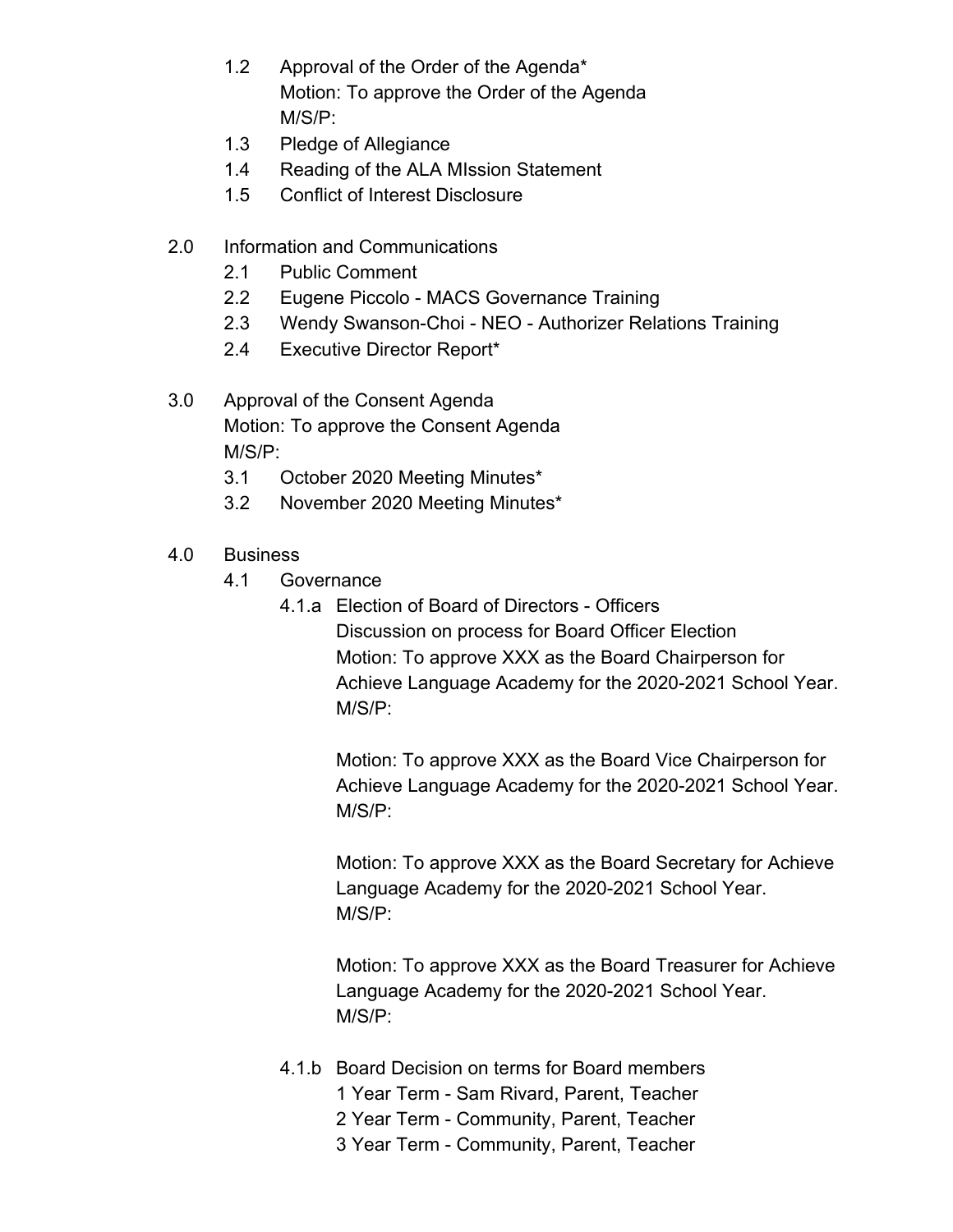- 4.1.c Board Appointments for Committee Chairpersons Governance - Board Chair Finance - Finance Chair Academic - TBD HR/Personnel - TBD Facilities - TBD
- 4.1.d NEO Contract Board Agreement Form\*
- 4.2 Human Resources
- 4.3 Finance
	- 4.3.a November Finance Report\*
	- 4.3.b Preliminary Audit Presentation\*
	- 4.3.c Compensation Plan (Updated)\* Motion: To approve the updated compensation plan for Achieve Language Academy personnel. M/S/P:
	- 4.4.d Direct Services Allocation Update
- 4.4 Operations
	- 4.4.a Covid-19 Update
	- 4.4.b 2021-2022 Calendar (Draft)\*
- 4.5 Academics
	- 4.5.a Possible Hybrid Learning
	- 4.5.b Attendance
- 5.0 Policies
	- 5.1 Policy 410 Employee Leave Policy (Second read)\*
- 6.0 Information and Other Business Sharing
	- 6.1 MACS Board Trainings\*
	- 6.2 Orientation Information Sharing\* [Link](https://drive.google.com/drive/folders/1xMPGDt51jjd3t1NHDR-JuFemEEGhu-Cl?usp=sharing)
- 7.0 Future Meeting(s)
	- 7.1 Next regular Board meeting will be held on January 26\*.
- 8.0 Adjournment Motion: To adjourn the 12/22/20 Achieve Language Academy Board Meeting